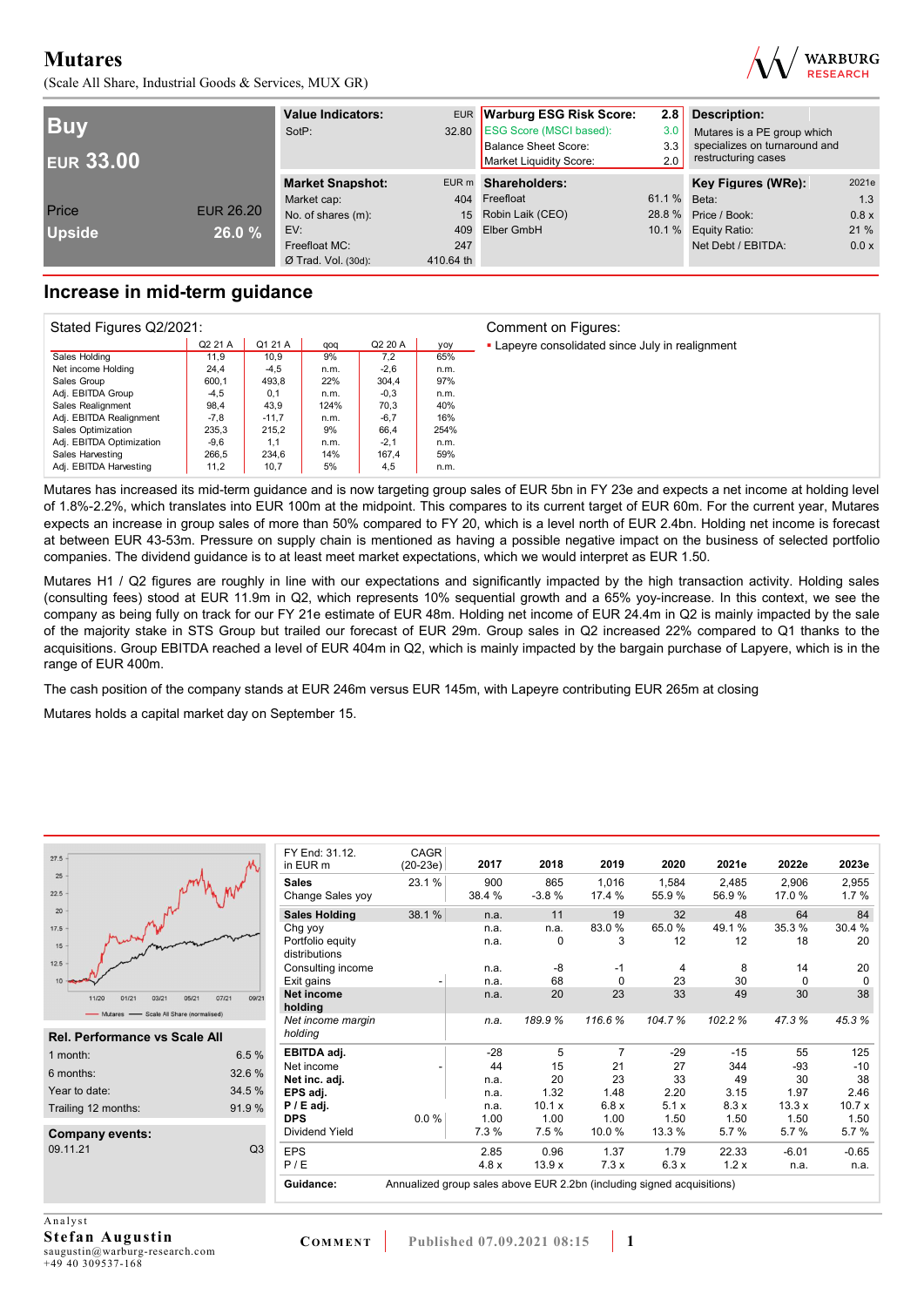

13/20 14/20

22/20



## **Company Background**

- Mutares was co-founded in 2008 by CEO Robin Laik.
- Mutares invests in small/midcap (sales 50-500m) companies in special situations and manages the turnaround with its own consultants
- Consolidated sales increased from EUR 60m in 2010 to above EUR 1bn in 2019 as the company made more than 70 transactions
- Mutares has consistently paid a dividend and targets a base dividend of EUR 1.0. The dividend yield has exceeded 5% over the past five years.
- The company issued a bond in 2020 with a nominal value of EUR 80m to accelerate growth as the Covid pandemic gave rise to unique investment opportunities

# **Competitive Quality**

- With around 70 consultants, who are turnaround specialists, at the end of 2020, Mutares has established a European network of offices enabling the generation of synergies across its portfolio holdings.
- European small-midcap special situations management is a niche market with limited competition
- Management and board members hold significant stakes of outstanding shares
- For FY 23 Mutares targets annual consolidated sales of EUR 3bn, which translates into EUR 100m sales at Mutares holding level and a holding profit above EUR 60m including exit gains.

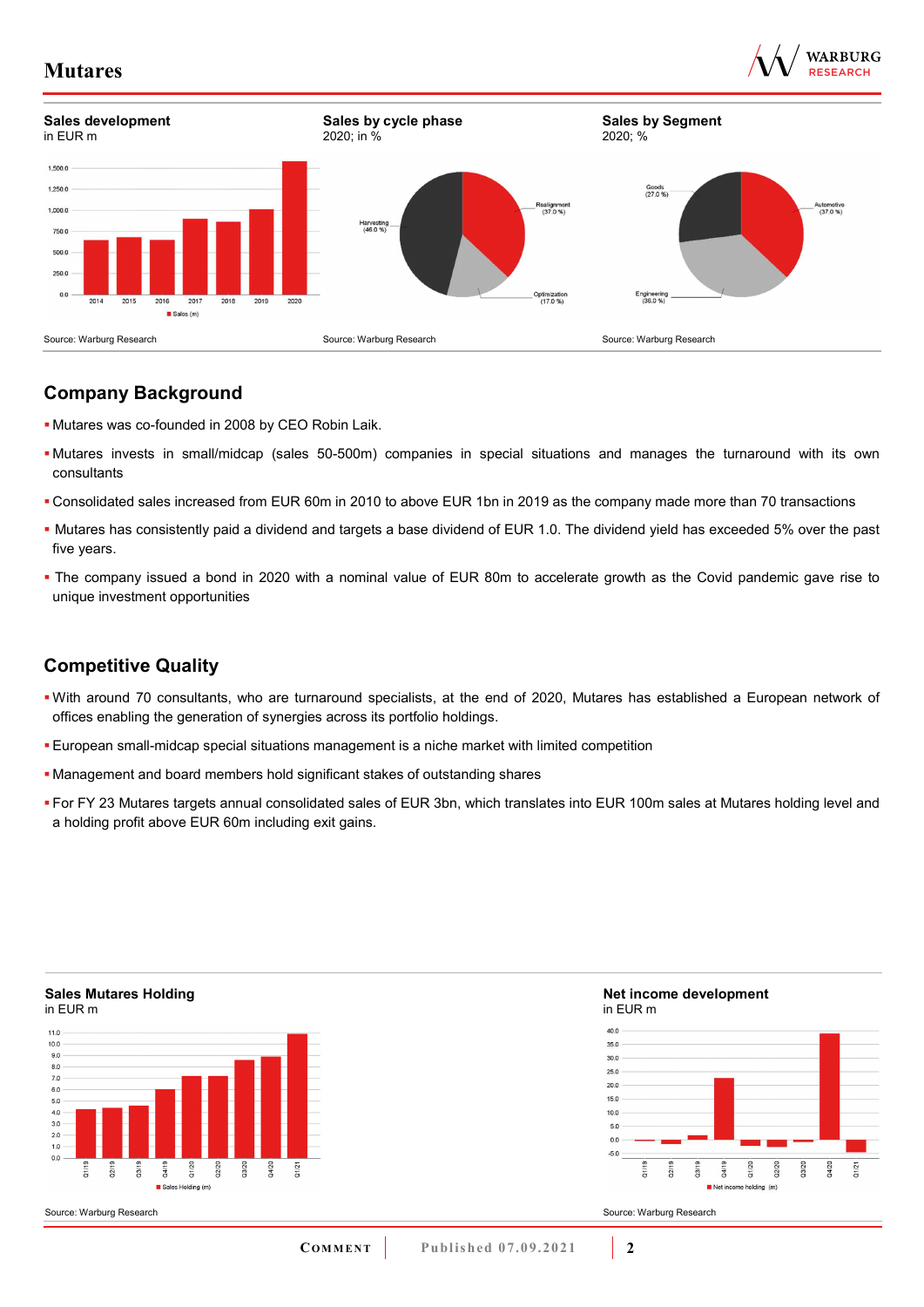| <b>Net Asset Value</b>            |           |           |                             | all Warburg Research estimates |              |             |             |            |
|-----------------------------------|-----------|-----------|-----------------------------|--------------------------------|--------------|-------------|-------------|------------|
| Company                           | exit date | sales Wre | EBITDA margin EBITDA / EBIT |                                | Exit mutiple | EV          | probability | <b>NPV</b> |
| Balcke-Dürr Group                 | 2024      | 70        | 6%                          | 4,2                            | 6,0          | 25          | 25%         | 4,9        |
| <b>BEXity</b>                     | 2025      | 200       | 3%                          | 6,2                            | 9,0          | 56          | 35%         | 14,2       |
| Carglas Maison (CGM)              | 2026      | 42        | 7%                          | 2,9                            | 7,0          | 21          | 10%         | 1,1        |
| Cenpa                             | 2024      | 27        | 7%                          | 1,9                            | 6,0          | 11          | 25%         | 2,2        |
| Donges Group                      | 2023      | 220       | 8%                          | 17,6                           | 7,0          | 123         | 60%         | 62,9       |
| Donges Group (Nordic)             | 2021      | 200       | 6%                          | 11,0                           | 6,0          | 66          | 75%         | 49,5       |
| <b>Elastomer Solutions Group</b>  | 2023      | 36        | 7%                          | 2,5                            | 6,0          | 15          | 35%         | 4,5        |
| Exi (Ericcson Services Italia)    | 2026      | 45        | 6%                          | 2,7                            | 8,0          | 22          | 10%         | 1,4        |
| <b>EUPEC</b>                      | 2021      | 12        | 0%                          | 0,0                            | 6,0          | $\mathbf 0$ | 80%         | 0,0        |
| Gemini Rail Group                 | 2024      | 110       | 8%                          | 8,8                            | 8,0          | 70          | 25%         | 13,8       |
| iinovis group (Valmet Automotive) | 2026      | 55        | 5%                          | 2,8                            | 5,0          | 14          | 10%         | 0,9        |
| keeeper                           | 2024      | 140       | 12%                         | 16,8                           | 9,0          | 151         | 35%         | 41,6       |
| Kico Group                        | 2026      | 100       | 8%                          | 8,0                            | 6,0          | 48          | 25%         | 8,0        |
| La Rochette                       | 2026      | 120       | 10%                         | 12.0                           | 7,0          | 84          | 10%         | 5.6        |
| Lacroix & Kress / Plati           | 2026      | 160       | 8%                          | 13,0                           | 7,0          | 91          | 25%         | 15,2       |
| Lapyere                           | 2026      | 600       | 8%                          | 48,0                           | 6,0          | 288         | 10%         | 19,3       |
| Magna                             | 2026      | 360       | 6%                          | 21,6                           | 6,0          | 130         | 10%         | 8,7        |
| Clecim (Primetals)                | 2026      | 55        | 9%                          | 5,0                            | 7,0          | 35          | 10%         | 2,3        |
| Primo TECS (Tekfor)               | 2026      | 120       | 7%                          | 8,4                            | 6,0          | 50          | 25%         | 8,4        |
| Royal de Boer / Japy Tech         | 2026      | 50        | 10%                         | 5,0                            | 7,0          | 35          | 10%         | 2,3        |
| Sabo                              | 2026      | 25        | 10%                         | 2,5                            | 8,0          | 20          | 25%         | 3,3        |
| <b>SFC Solutions</b>              | 2026      | 180       | 8%                          | 14,4                           | 6,0          | 86          | 25%         | 14,4       |
| Terranor (Nordic Road Services)   | 2026      | 140       | 8%                          | 11,2                           | 6,0          | 67          | 25%         | 11,2       |
| <b>Trefil Union</b>               | 2021      | 30        | 0%                          | 0,0                            | 7,0          | $\mathbf 0$ | 80%         | 0,0        |
|                                   |           |           |                             |                                |              |             |             | 329,3      |

 $\bigvee$  WARBURG

|                                        | 2020 | 2021e | 2022e | 2023e |
|----------------------------------------|------|-------|-------|-------|
| Sum of the Parts (EURm)                |      |       |       |       |
| Consulting revenues                    | 31,9 | 47,6  | 64,4  | 83,9  |
| Consulting profit (EBITDA)             | 3,7  | 8,2   | 13,8  | 19,7  |
| <b>WACC</b>                            |      |       |       | 8,4%  |
|                                        |      |       | TV.   | 235   |
| Equity distributions                   | 12   | 12,0  | 18,0  | 20,0  |
| <b>WACC</b>                            |      |       |       | 8,4%  |
|                                        |      |       | TV    | 239   |
| (+) NPV portfolio                      |      | 329   |       |       |
| (-) Discounted TV equity distributions |      | 203   |       |       |
| NPV portfolio surplus                  |      | 126,3 |       |       |
| Exits                                  |      |       |       |       |
| Balcke Dürr Rothemühle                 | 5,6  |       |       |       |
| Nexive                                 | 17   |       |       |       |
| Enterprise Value / CF                  | 22,6 | 146,4 | 31,8  | 473,7 |
| <b>Discounted values</b>               | 22,6 | 146,4 | 29,3  | 403,3 |
| Discounted sum EV/CF                   |      | 601,6 |       |       |
| Debt                                   |      | 80    |       |       |
| Cash                                   |      | 26,5  |       |       |
| Other debt like items                  |      | 39,8  |       |       |
| <b>Equity Value</b>                    |      | 508   |       |       |
| Number of shares outstanding           |      | 15,5  |       |       |
| Fair value per share (EUR)             |      | 32,8  |       |       |

As debt we deduct the outstanding bond and given guarantees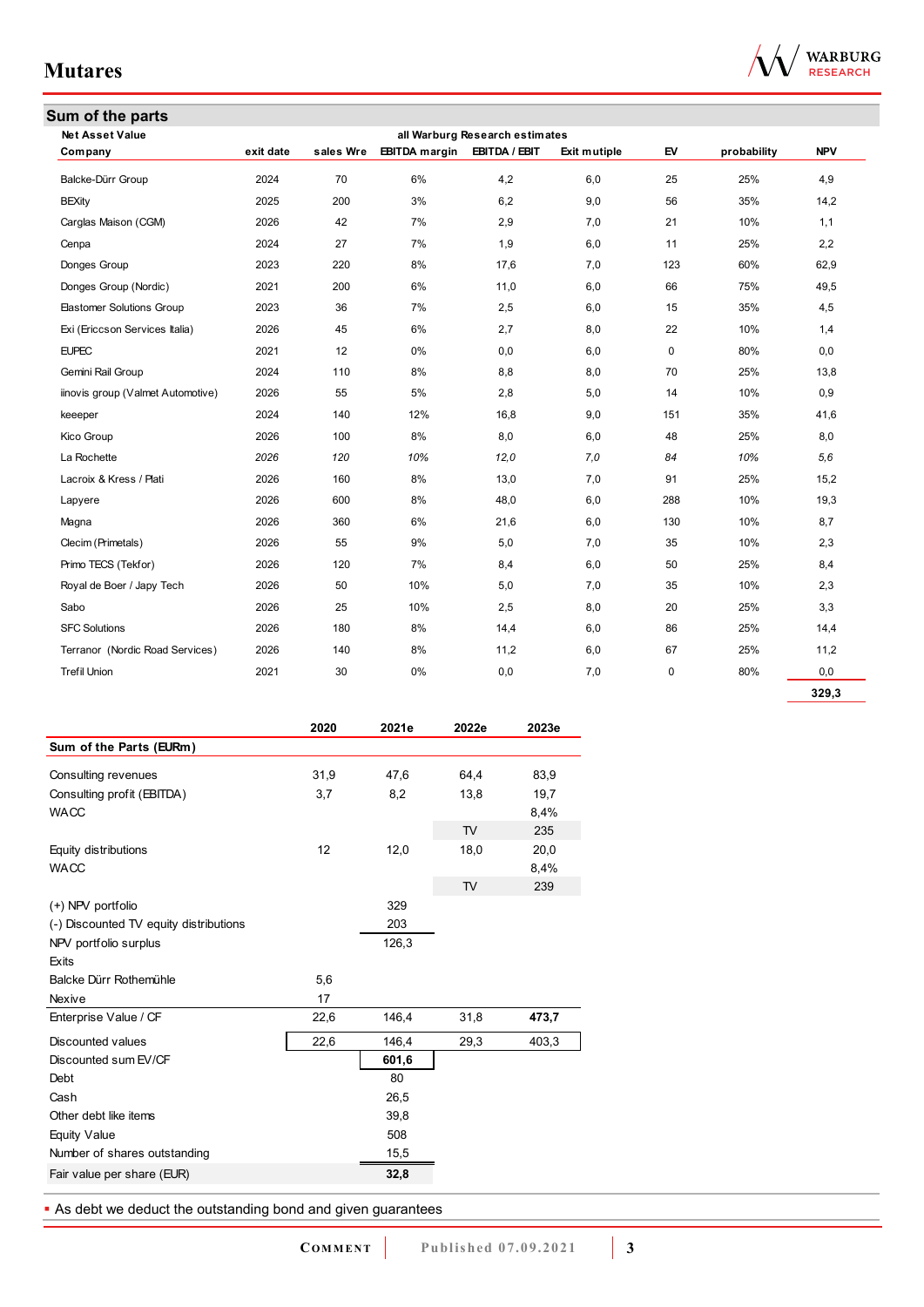

| Valuation                           |        |               |        |        |         |        |         |
|-------------------------------------|--------|---------------|--------|--------|---------|--------|---------|
|                                     | 2017   | 2018          | 2019   | 2020   | 2021e   | 2022e  | 2023e   |
| Price / Book                        | 1.3x   | 1.1x          | 0.8x   | 0.9x   | 0.8x    | 1.0x   | 1.1x    |
| Book value per share ex intangibles | 8.43   | 8.99          | 8.17   | 7.38   | 28.10   | 20.59  | 18.45   |
| EV / Sales                          | 0.4 x  | 0.3x          | 0.4 x  | 0.3x   | 0.2x    | 0.2x   | 0.2x    |
| EV / EBITDA                         | 5.6x   | 5.5x          | 4.6x   | 3.6x   | 0.8x    | 9.9x   | 4.5x    |
| EV / EBIT                           | 9.4x   | 14.0x         | 14.0x  | 12.5x  | 1.3x    | n.a.   | 80.8x   |
| EV / EBIT adj.*                     | 9.4 x  | 14.0x         | 14.0x  | n.a.   | n.a.    | n.a.   | 80.8x   |
| $P$ / FCF                           | n.a.   | n.a.          | n.a.   | n.a.   | 4.2x    | n.a.   | 215.0 x |
| P/E                                 | 4.8x   | 13.9x         | 7.3x   | 6.3x   | 1.2x    | n.a.   | n.a.    |
| $P / E$ adj.*                       | n.a.   | 10.1 $\times$ | 6.8x   | 5.1x   | 8.3x    | 13.3x  | 10.7x   |
| Dividend Yield                      | 7.3%   | 7.5%          | 10.0%  | 13.3 % | 5.7%    | 5.7%   | 5.7%    |
| FCF Potential Yield (on market EV)  | 20.1 % | 17.1 %        | 21.5 % | 28.2 % | 118.1 % | 10.1 % | 22.3 %  |
| *Adjustments made for: -            |        |               |        |        |         |        |         |

## **Company Specific Items**

|                                | 2017 | 2018    | 2019    | 2020   | 2021e  | 2022e  | 2023e  |
|--------------------------------|------|---------|---------|--------|--------|--------|--------|
| Sales Holding                  | n.a. | 11      | 19      | 32     | 48     | 64     | 84     |
| Portfolio equity distributions | n.a. |         |         | 12     | 12     | 18     | 20     |
| Exit gains                     | n.a. | 68      |         | 23     | 30     |        | 0      |
| Net income holding             | n.a. | 20      | 23      | 33     | 49     | 30     | 38     |
| adj. EBITDA holding            | n.a. | $-18$   |         | 5      | 11     | 17     | 23     |
| Income investments holding     | n.a. | 44      | 22      | 35     | 42     | 18     | 20     |
| Chg yoy                        | n.a. | n.a.    | 83.0 %  | 65.0 % | 49.1 % | 35.3 % | 30.4 % |
| Net income margin holding      | n.a. | 189.9 % | 116.6 % | 104.7% | 102.2% | 47.3 % | 45.3 % |
| Consulting income              | n.a. | -8      | -1      | 4      |        | 14     | 20     |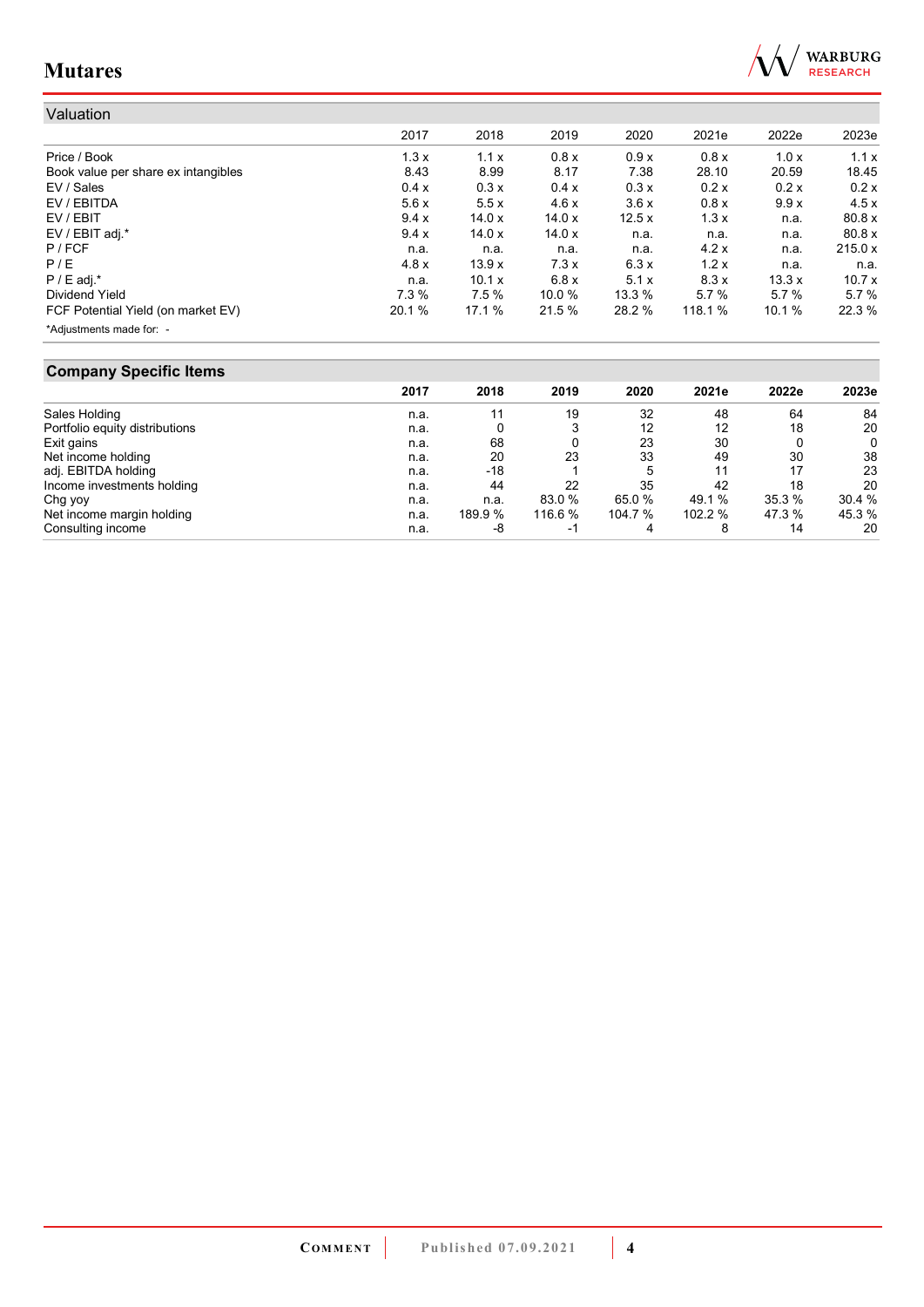

## **Consolidated profit & loss**

| In EUR m                                         | 2017        | 2018         | 2019           | 2020        | 2021e    | 2022e        | 2023e          |
|--------------------------------------------------|-------------|--------------|----------------|-------------|----------|--------------|----------------|
| <b>Sales</b>                                     | 900         | 865          | 1,016          | 1,584       | 2,485    | 2,906        | 2,955          |
| Change Sales yoy                                 | 38.4 %      | $-3.8%$      | 17.4 %         | 55.9%       | 56.9%    | 17.0%        | 1.7%           |
| Increase / decrease in inventory                 | $-4$        | 0            | $-4$           | $-23$       | 0        | 0            | $\Omega$       |
| Own work capitalised                             | $\Omega$    | $\mathbf{0}$ | $\Omega$       | $\Omega$    | 0        | $\mathbf{0}$ | $\mathbf{0}$   |
| <b>Total Sales</b>                               | 896         | 865          | 1.012          | 1,561       | 2,485    | 2,906        | 2,955          |
| Material expenses                                | 570         | 532          | 623            | 975         | 1,565    | 1,889        | 1,891          |
| <b>Gross profit</b>                              | 326         | 333          | 389            | 586         | 919      | 1,017        | 1,064          |
| Gross profit margin                              | 36.2%       | 38.5%        | 38.3%          | 37.0%       | 37.0%    | 35.0%        | 36.0%          |
| Personnel expenses                               | 252         | 245          | 292            | 424         | 721      | 872          | 857            |
| Other operating income                           | 156         | 107          | 119            | 241         | 291      | 341          | 346            |
| Other operating expenses                         | 164         | 146          | 138            | 261         | 5        | 431          | 428            |
| Unfrequent items                                 | $\mathbf 0$ | $\mathbf 0$  | $\mathbf 0$    | $\mathbf 0$ | 0        | $\mathbf 0$  | $\Omega$       |
| <b>EBITDA</b>                                    | 67          | 49           | 79             | 143         | 485      | 55           | 125            |
| Margin                                           | 7.5%        | 5.7%         | 7.8%           | 9.0%        | 19.5%    | 1.9%         | 4.2%           |
| Depreciation of fixed assets                     | 27          | 30           | 53             | 102         | 162      | 131          | 118            |
| <b>EBITA</b>                                     | 40          | 19           | 26             | 41          | 323      | $-76$        | 7              |
| Amortisation of intangible assets                | 0           | $\Omega$     | 0              | 0           | 0        | 0            | 0              |
| Goodwill amortisation                            | $\Omega$    | $\Omega$     | $\Omega$       | 0           | $\Omega$ | $\Omega$     | $\mathbf 0$    |
| <b>EBIT</b>                                      | 40          | 19           | 26             | 41          | 323      | $-76$        | $\overline{7}$ |
| Margin                                           | 4.4%        | 2.2%         | 2.6%           | 2.6%        | 13.0%    | $-2.6%$      | 0.2%           |
| EBIT adj.                                        | 40          | 19           | 26             | $-130$      | $-77$    | $-76$        | $\overline{7}$ |
| Interest income                                  | 3           | $\mathbf{1}$ | $\overline{2}$ | 4           | 1        | $\mathbf{1}$ | $\mathbf{1}$   |
| Interest expenses                                | 8           | 5            | 11             | 28          | 18       | 18           | 18             |
| Other financial income (loss)                    | $\Omega$    | $\Omega$     | $\mathbf 0$    | 0           | 38       | $\Omega$     | $\Omega$       |
| <b>EBT</b>                                       | 35          | 15           | 17             | 17          | 344      | $-93$        | $-10$          |
| Margin                                           | 3.9%        | 1.7%         | 1.6%           | 1.1%        | 13.9%    | $-3.2%$      | $-0.3%$        |
| <b>Total taxes</b>                               | $-8$        | 3            | $\mathbf 0$    | $-3$        | $\Omega$ | $\mathbf 0$  | $\Omega$       |
| Net income from continuing operations            | 44          | 12           | 17             | 20          | 344      | $-93$        | $-10$          |
| Income from discontinued operations (net of tax) | $\mathbf 0$ | $\Omega$     | $\mathbf 0$    | $\mathbf 0$ | 0        | $\mathbf 0$  | $\mathbf 0$    |
| Net income before minorities                     | 44          | 12           | 17             | 20          | 344      | $-93$        | $-10$          |
| Minority interest                                | $\Omega$    | $-3$         | $-4$           | $-7$        | 0        | 0            | $\Omega$       |
| Net income                                       | 44          | 15           | 21             | 27          | 344      | $-93$        | $-10$          |
| Margin                                           | 4.9%        | 1.7%         | 2.0%           | 1.7%        | 13.9%    | $-3.2%$      | $-0.3%$        |
| Number of shares, average                        | 15          | 15           | 15             | 15          | 15       | 15           | 15             |
| <b>EPS</b>                                       | 2.85        | 0.96         | 1.37           | 1.79        | 22.33    | $-6.01$      | $-0.65$        |
| EPS adj.                                         | n.a.        | 1.32         | 1.48           | 2.20        | 3.15     | 1.97         | 2.46           |
| *Adjustments made for:                           |             |              |                |             |          |              |                |

**Guidance: Annualized group sales above EUR 2.2bn (including signed acquisitions)**

### **Financial Ratios**

|                               | 2017     | 2018    | 2019    | 2020     | 2021e   | 2022e   | 2023e   |
|-------------------------------|----------|---------|---------|----------|---------|---------|---------|
|                               |          |         |         |          |         |         |         |
| Total Operating Costs / Sales | 92.1%    | 94.3 %  | 91.8%   | 89.5 %   | 80.5 %  | 98.1 %  | 95.8%   |
| <b>Operating Leverage</b>     | 0.4x     | 13.4 x  | 2.0 x   | 1.0x     | 12.0x   | n.a.    | n.a.    |
| EBITDA / Interest expenses    | 8.5x     | 9.6x    | 7.2x    | 5.1x     | 26.9x   | 3.0x    | 7.0x    |
| Tax rate (EBT)                | $-23.7%$ | 18.9%   | $0.0\%$ | $-16.6%$ | $0.0\%$ | $0.0\%$ | $0.0\%$ |
| Dividend Payout Ratio         | 35.3 %   | 127.0 % | 91.2%   | 115.6 %  | 6.7%    | n.m.    | n.m.    |
| Sales per Employee            | n.a.     | n.a.    | n.a.    | n.a.     | n.a.    | n.a.    | n.a.    |

#### **Sales, EBITDA** in EUR m



#### **Operating Performance** in %

### **Performance per Share**



**COMMENT** Published 07.09.2021 **5** 

2017 2018 2019 2020 2021e 2022e 2023e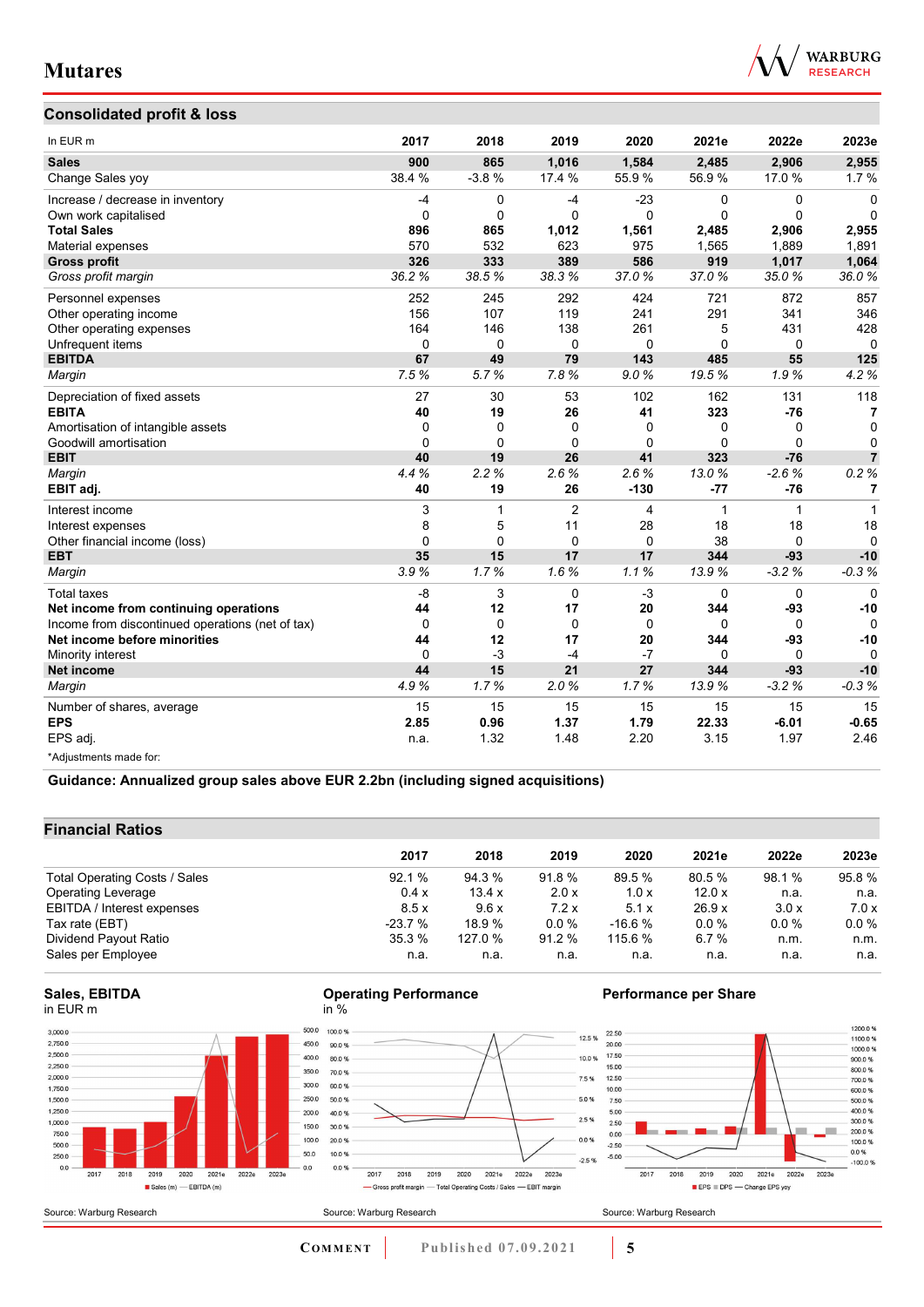## **Consolidated balance sheet**

| In EUR <sub>m</sub>                                     | 2017 | 2018     | 2019 | 2020     | 2021e | 2022e    | 2023e |
|---------------------------------------------------------|------|----------|------|----------|-------|----------|-------|
| <b>Assets</b>                                           |      |          |      |          |       |          |       |
| Goodwill and other intangible assets                    | 36   | 41       | 59   | 76       | 76    | 76       | 76    |
| thereof other intangible assets                         | 36   | 41       | 59   | 76       | 76    | 76       | 76    |
| thereof Goodwill                                        | 0    | $\Omega$ | 0    | $\Omega$ | 0     | $\Omega$ | 0     |
| Property, plant and equipment                           | 171  | 133      | 176  | 243      | 511   | 410      | 322   |
| <b>Financial assets</b>                                 | 6    | 17       | 17   | 9        | 9     | 9        | 9     |
| Other long-term assets                                  | 4    | 5        | 123  | 150      | 350   | 350      | 350   |
| <b>Fixed assets</b>                                     | 216  | 196      | 375  | 478      | 946   | 845      | 757   |
| Inventories                                             | 131  | 101      | 134  | 204      | 355   | 415      | 422   |
| Accounts receivable                                     | 183  | 163      | 172  | 295      | 463   | 542      | 551   |
| Liquid assets                                           | 99   | 108      | 80   | 145      | 545   | 416      | 394   |
| Other short-term assets                                 | 44   | 62       | 88   | 206      | 206   | 206      | 206   |
| <b>Current assets</b>                                   | 457  | 435      | 474  | 850      | 1,569 | 1,578    | 1,573 |
| <b>Total Assets</b>                                     | 673  | 631      | 849  | 1,327    | 2,515 | 2,423    | 2,330 |
| Liabilities and shareholders' equity                    |      |          |      |          |       |          |       |
| Subscribed capital                                      | 16   | 15       | 15   | 15       | 15    | 15       | 15    |
| Capital reserve                                         | 37   | 37       | 37   | 38       | 38    | 38       | 38    |
| Retained earnings                                       | 111  | 129      | 135  | 144      | 465   | 349      | 316   |
| Other equity components                                 | 3    | -1       | $-2$ | $-7$     | $-7$  | $-7$     | $-7$  |
| Shareholders' equity                                    | 166  | 181      | 185  | 190      | 512   | 395      | 362   |
| Minority interest                                       | $-1$ | 27       | 23   | 17       | 17    | 17       | 17    |
| <b>Total equity</b>                                     | 166  | 208      | 208  | 207      | 528   | 412      | 379   |
| <b>Provisions</b>                                       | 147  | 97       | 138  | 210      | 460   | 400      | 330   |
| thereof provisions for pensions and similar obligations | 103  | 47       | 87   | 116      | 166   | 166      | 166   |
| Financial liabilities (total)                           | 160  | 129      | 208  | 374      | 384   | 384      | 384   |
| Short-term financial liabilities                        | 36   | 26       | 41   | 57       | 57    | 57       | 57    |
| Accounts payable                                        | 122  | 144      | 195  | 319      | 501   | 586      | 595   |
| Other liabilities                                       | 79   | 53       | 100  | 217      | 642   | 642      | 642   |

### **Financial Ratios**

|                                         | 2017   | 2018   | 2019    | 2020    | 2021e  | 2022e    | 2023e   |
|-----------------------------------------|--------|--------|---------|---------|--------|----------|---------|
| <b>Efficiency of Capital Employment</b> |        |        |         |         |        |          |         |
| <b>Operating Assets Turnover</b>        | 2.5x   | 3.4x   | 3.5x    | 3.8x    | 3.0x   | 3.7x     | 4.2x    |
| Capital Employed Turnover               | 2.7x   | 3.1x   | 2.4x    | 2.9x    | 4.7x   | 5.3x     | 5.5x    |
| <b>ROA</b>                              | 20.4 % | 7.5%   | 5.5 %   | 5.7 %   | 36.4 % | $-11.0%$ | $-1.3%$ |
| <b>Return on Capital</b>                |        |        |         |         |        |          |         |
| ROCE (NOPAT)                            | 16.6 % | 5.2%   | 7.5%    | 9.8%    | 59.6 % | n.a.     | 1.3%    |
| <b>ROE</b>                              | 30.9 % | 8.5%   | 11.4 %  | 14.4 %  | 98.1 % | $-20.5%$ | $-2.7%$ |
| Adj. ROE                                | n.a.   | 11.6 % | 12.3 %  | 17.8 %  | 13.9 % | 6.7%     | 10.1 %  |
| <b>Balance sheet quality</b>            |        |        |         |         |        |          |         |
| Net Debt                                | 164    | 68     | 215     | 345     | 5      | 134      | 155     |
| Net Financial Debt                      | 61     | 21     | 128     | 228     | $-161$ | $-32$    | $-11$   |
| Net Gearing                             | 98.8%  | 32.8%  | 103.5 % | 166.3 % | 0.9%   | 32.5 %   | 41.0%   |
| Net Fin. Debt / EBITDA                  | 90.6%  | 43.2 % | 161.7 % | 160.1 % | n.a.   | n.a.     | n.a.    |
| Book Value / Share                      | 10.7   | 11.7   | 12.0    | 12.3    | 33.0   | 25.5     | 23.3    |
| Book value per share ex intangibles     | 8.4    | 9.0    | 8.2     | 7.4     | 28.1   | 20.6     | 18.4    |

**Liabilities 507 423 640 1,120 1,987 2,011 1,951 Total liabilities and shareholders' equity 673 631 849 1,327 2,515 2,423 2,330**



**COMMENT** Published 07.09.2021 **6** 

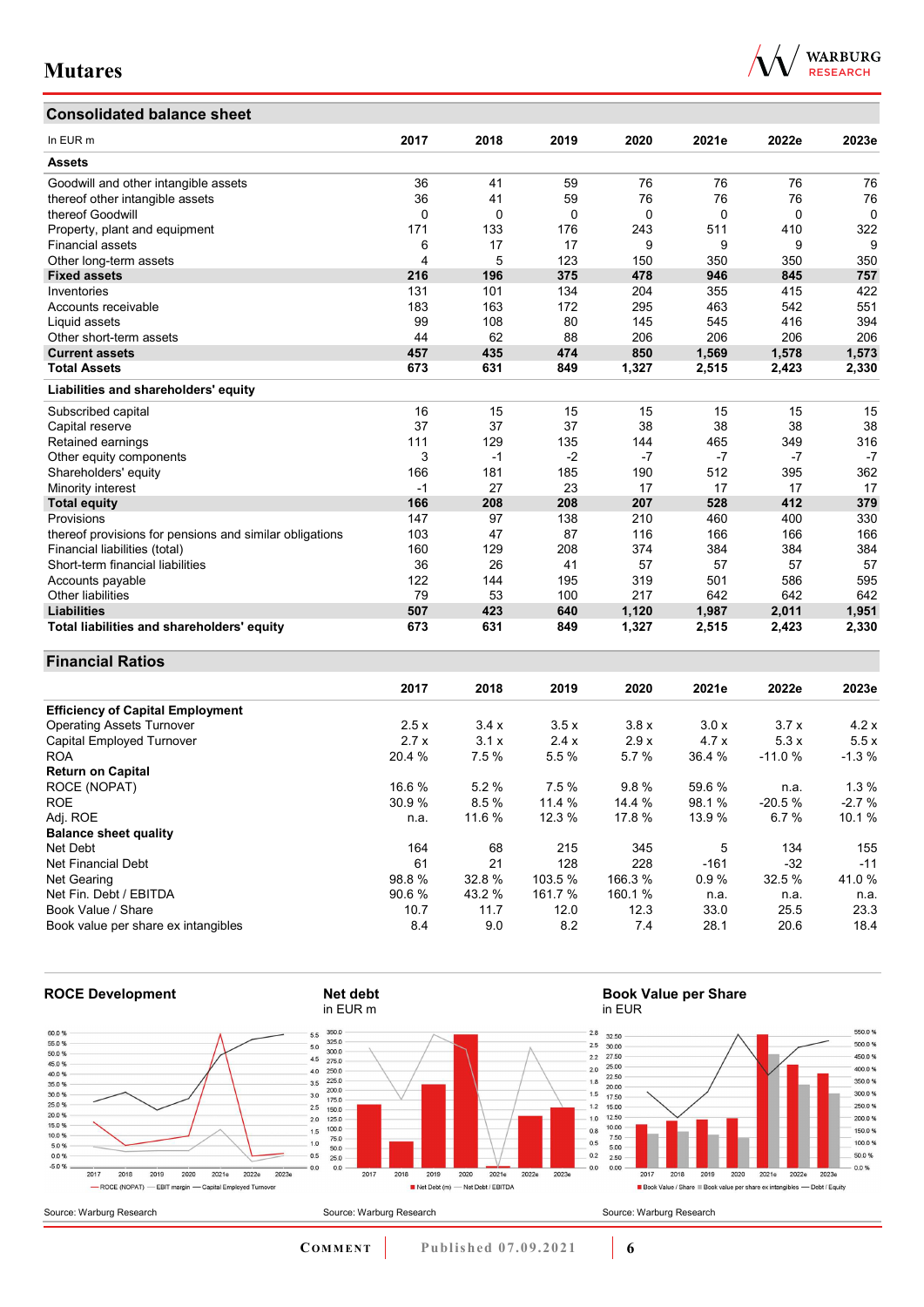## **Consolidated cash flow statement**



| In EUR m                                               | 2017           | 2018     | 2019     | 2020     | 2021e    | 2022e    | 2023e        |
|--------------------------------------------------------|----------------|----------|----------|----------|----------|----------|--------------|
| Net income                                             | 44             | 12       | 17       | 20       | 344      | $-93$    | $-10$        |
| Depreciation of fixed assets                           | 27             | 30       | 53       | 102      | 162      | 131      | 118          |
| Amortisation of goodwill                               | 0              | 0        | 0        | 0        | 0        | 0        | 0            |
| Amortisation of intangible assets                      | 0              | 0        | 0        | 0        | 0        |          | 0            |
| Increase/decrease in long-term provisions              | 19             | -9       | $-15$    | 29       | 50       | 0        | 0            |
| Other non-cash income and expenses                     | $-152$         | $-65$    | $-118$   | $-265$   | $-38$    | 0        | 0            |
| Cash Flow before NWC change                            | $-62$          | $-32$    | -63      | $-115$   | 518      | 38       | 108          |
| Increase / decrease in inventory                       | 34             | 13       | 20       | 17       | $-152$   | -60      | $-7$         |
| Increase / decrease in accounts receivable             | $-2$           | 39       | 34       | 7        | $-168$   | $-79$    | $-9$         |
| Increase / decrease in accounts payable                | 0              | $-31$    | $-2$     | 48       | 182      | 85       | 10           |
| Increase / decrease in other working capital positions | $\Omega$       | 0        | $\Omega$ | $\Omega$ | $-250$   | $-60$    | $-70$        |
| Increase / decrease in working capital (total)         | 33             | 21       | 53       | 72       | $-388$   | $-114$   | $-76$        |
| Net cash provided by operating activities [1]          | $-29$          | $-11$    | $-11$    | $-43$    | 130      | $-76$    | 32           |
| Investments in intangible assets                       | 0              | 0        | $\Omega$ | $\Omega$ | 0        | $\Omega$ | $\mathbf{0}$ |
| Investments in property, plant and equipment           | 0              | 0        | $\Omega$ | $-29$    | $-30$    | $-30$    | $-30$        |
| Payments for acquisitions                              | $\overline{2}$ | 19       | 33       | 79       | 275      | 0        | 0            |
| <b>Financial investments</b>                           | $\Omega$       | $\Omega$ | $\Omega$ |          | $\Omega$ | 0        | 0            |
| Income from asset disposals                            | 25             | $-3$     | 23       |          | 38       | 0        | O            |
| Net cash provided by investing activities [2]          | 24             | -3       | 44       | 51       | 283      | $-30$    | $-30$        |
| Change in financial liabilities                        | 12             | $\Omega$ | $\Omega$ | 104      | 10       | 0        | $\Omega$     |
| Dividends paid                                         | $-5$           | $-15$    | $-15$    | $-15$    | $-23$    | $-23$    | $-23$        |
| Purchase of own shares                                 | 0              | $-3$     | 0        | $-3$     | $\Omega$ | 0        | 0            |
| Capital measures                                       | $\Omega$       | 0        | $\Omega$ | $\Omega$ | 0        | 0        | 0            |
| Other                                                  | 28             | 42       | $-47$    | $-29$    | 0        | 0        | O            |
| Net cash provided by financing activities [3]          | 35             | 23       | $-62$    | 58       | $-13$    | $-23$    | $-23$        |
| Change in liquid funds [1]+[2]+[3]                     | 29             | 9        | $-29$    | 66       | 400      | $-129$   | $-21$        |
| Effects of exchange-rate changes on cash               | 0              | 0        | 0        | -1       | 0        | 0        | $\Omega$     |
| Cash and cash equivalent at end of period              | 99             | 108      | 80       | 145      | 545      | 416      | 394          |

## **Financial Ratios**

|                                      | 2017     | 2018      | 2019      | 2020      | 2021e   | 2022e    | 2023e    |
|--------------------------------------|----------|-----------|-----------|-----------|---------|----------|----------|
| <b>Cash Flow</b>                     |          |           |           |           |         |          |          |
| <b>FCF</b>                           | -33      | $-31$     | $-21$     | $-73$     | 100     | $-106$   | 2        |
| Free Cash Flow / Sales               | $-3.6%$  | $-3.6%$   | $-2.1%$   | $-4.6%$   | 4.0 %   | $-3.7%$  | 0.1%     |
| Free Cash Flow Potential             | 75       | 46        | 79        | 146       | 485     | 55       | 125      |
| Free Cash Flow / Net Profit          | $-74.2%$ | $-212.2%$ | $-102.9%$ | $-269.0%$ | 29.0 %  | 114.0 %  | $-19.4%$ |
| Interest Received / Avg. Cash        | 4.0%     | 0.5%      | 1.6%      | 3.5%      | 0.3%    | 0.2%     | 0.2%     |
| Interest Paid / Avg. Debt            | 5.9%     | 3.5%      | 6.5%      | 9.7%      | 4.8%    | 4.7%     | 4.7%     |
| <b>Management of Funds</b>           |          |           |           |           |         |          |          |
| Investment ratio                     | $0.0\%$  | $0.0\%$   | $0.0\%$   | $1.8 \%$  | 1.2%    | $1.0 \%$ | $1.0 \%$ |
| Maint. Capex / Sales                 | $0.0\%$  | $0.0\%$   | $0.0\%$   | $0.0\%$   | $0.0\%$ | $0.0\%$  | 0.0%     |
| Capex / Dep                          | $0.0\%$  | $0.0\%$   | $0.0\%$   | 28.3 %    | 18.6 %  | 22.9%    | 25.4 %   |
| Avg. Working Capital / Sales         | 21.6 %   | 18.0 %    | 11.4 %    | 9.2%      | 10.0%   | 11.9 %   | 12.7 %   |
| Trade Debtors / Trade Creditors      | 149.4 %  | 113.3 %   | 88.5 %    | 92.5%     | 92.5 %  | 92.5 %   | 92.5 %   |
| <b>Inventory Turnover</b>            | 4.3x     | 5.3x      | 4.6x      | 4.8x      | 4.4x    | 4.5x     | 4.5x     |
| Receivables collection period (days) | 74       | 69        | 62        | 68        | 68      | 68       | 68       |
| Payables payment period (days)       | 78       | 99        | 114       | 119       | 117     | 113      | 115      |
| Cash conversion cycle (Days)         | 80       | 39        | 26        | 25        | 34      | 35       | 35       |





**Free Cash Flow Generation**



**Working Capital**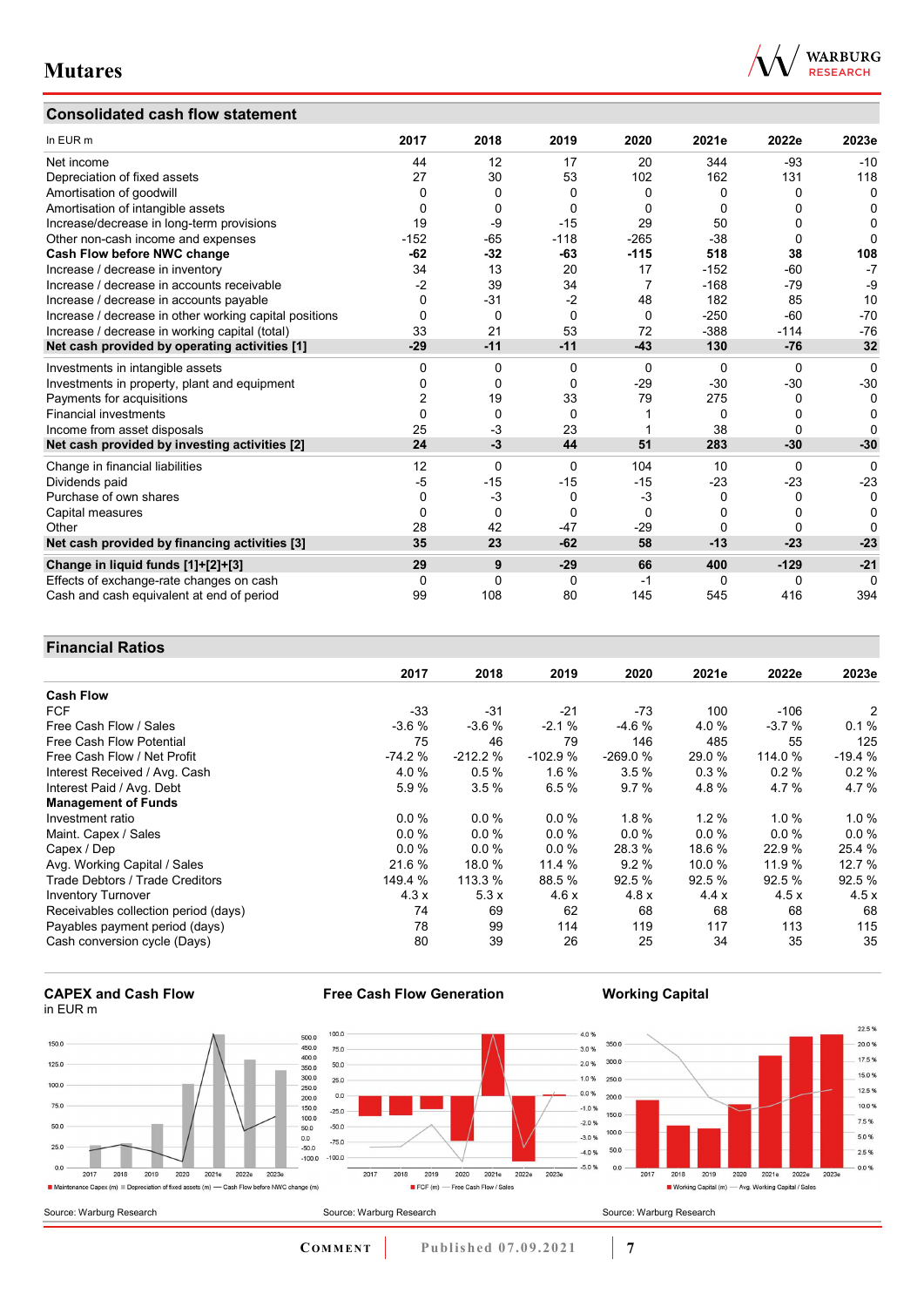

### **LEGAL DISCLAIMER**

This research report ("investment recommendation") was prepared by the Warburg Research GmbH, a fully owned subsidiary of the M.M.Warburg & CO (AG & Co.) KGaA and is passed on by the M.M.Warburg & CO (AG & Co.) KGaA. It is intended solely for the recipient and may not be passed on to another company without their prior consent, regardless of whether the company is part of the same corporation or not. It contains selected information and does not purport to be complete. The investment recommendation is based on publicly available information and data ("information") believed to be accurate and complete. Warburg Research GmbH neither examines the information for accuracy and completeness, nor guarantees its accuracy and completeness. Possible errors or incompleteness of the information do not constitute grounds for liability of M.M.Warburg & CO (AG & Co.) KGaA or Warburg Research GmbH for damages of any kind whatsoever, and M.M.Warburg & CO (AG & Co.) KGaA and Warburg Research GmbH are not liable for indirect and/or direct and/or consequential damages. In particular, neither M.M.Warburg & CO (AG & Co.) KGaA nor Warburg Research GmbH are liable for the statements, plans or other details contained in these investment recommendations concerning the examined companies, their affiliated companies, strategies, economic situations, market and competitive situations, regulatory environment, etc. Although due care has been taken in compiling this investment recommendation, it cannot be excluded that it is incomplete or contains errors. M.M.Warburg & CO (AG & Co.) KGaA and Warburg Research GmbH, their shareholders and employees are not liable for the accuracy and completeness of the statements, estimations and the conclusions derived from the information contained in this investment recommendation. Provided a investment recommendation is being transmitted in connection with an existing contractual relationship, i.e. financial advisory or similar services, the liability of M.M.Warburg & CO (AG & Co.) KGaA and Warburg Research GmbH shall be restricted to gross negligence and wilful misconduct. In case of failure in essential tasks, M.M.Warburg & CO (AG & Co.) KGaA and Warburg Research GmbH are liable for normal negligence. In any case, the liability of M.M.Warburg & CO (AG & Co.) KGaA and Warburg Research GmbH is limited to typical, expectable damages. This investment recommendation does not constitute an offer or a solicitation of an offer for the purchase or sale of any security. Partners, directors or employees of M.M.Warburg & CO (AG & Co.) KGaA, Warburg Research GmbH or affiliated companies may serve in a position of responsibility, i.e. on the board of directors of companies mentioned in the report. Opinions expressed in this investment recommendation are subject to change without notice. All rights reserved.

### **COPYRIGHT NOTICE**

This work including all its parts is protected by copyright. Any use beyond the limits provided by copyright law without permission is prohibited and punishable. This applies, in particular, to reproductions, translations, microfilming, and storage and processing on electronic media of the entire content or parts thereof.

### **DISCLOSURE ACCORDING TO §85 OF THE GERMAN SECURITIES TRADING ACT (WPHG), MAR AND MIFID II INCL. COMMISSION DELEGATED REGULATION (EU) 2016/958 AND (EU) 2017/565**

The valuation underlying the investment recommendation for the company analysed here is based on generally accepted and widely used methods of fundamental analysis, such as e.g. DCF Model, Free Cash Flow Value Potential, NAV, Peer Group Comparison or Sum of the Parts Model (see also [http://www.mmwarburg.de/disclaimer/disclaimer.htm#Valuation\)](http://www.mmwarburg.de/disclaimer/disclaimer.htm#Valuation). The result of this fundamental valuation is modified to take into consideration the analyst's assessment as regards the expected development of investor sentiment and its impact on the share price.

Independent of the applied valuation methods, there is the risk that the price target will not be met, for instance because of unforeseen changes in demand for the company's products, changes in management, technology, economic development, interest rate development, operating and/or material costs, competitive pressure, supervisory law, exchange rate, tax rate etc. For investments in foreign markets and instruments there are further risks, generally based on exchange rate changes or changes in political and social conditions.

This commentary reflects the opinion of the relevant author at the point in time of its compilation. A change in the fundamental factors underlying the valuation can mean that the valuation is subsequently no longer accurate. Whether, or in what time frame, an update of this commentary follows is not determined in advance.

Additional internal and organisational arrangements to prevent or to deal with conflicts of interest have been implemented. Among these are the spatial separation of Warburg Research GmbH from M.M.Warburg & CO (AG & Co.) KGaA and the creation of areas of confidentiality. This prevents the exchange of information, which could form the basis of conflicts of interest for Warburg Research GmbH in terms of the analysed issuers or their financial instruments.

The analysts of Warburg Research GmbH do not receive a gratuity – directly or indirectly – from the investment banking activities of M.M.Warburg & CO (AG & Co.) KGaA or of any company within the Warburg-Group.

All prices of financial instruments given in this investment recommendation are the closing prices on the last stock-market trading day before the publication date stated, unless another point in time is explicitly stated.

M.M.Warburg & CO (AG & Co.) KGaA and Warburg Research GmbH are subject to the supervision of the Federal Financial Supervisory Authority, BaFin. M.M.Warburg & CO (AG & Co.) KGaA is additionally subject to the supervision of the European Central Bank (ECB).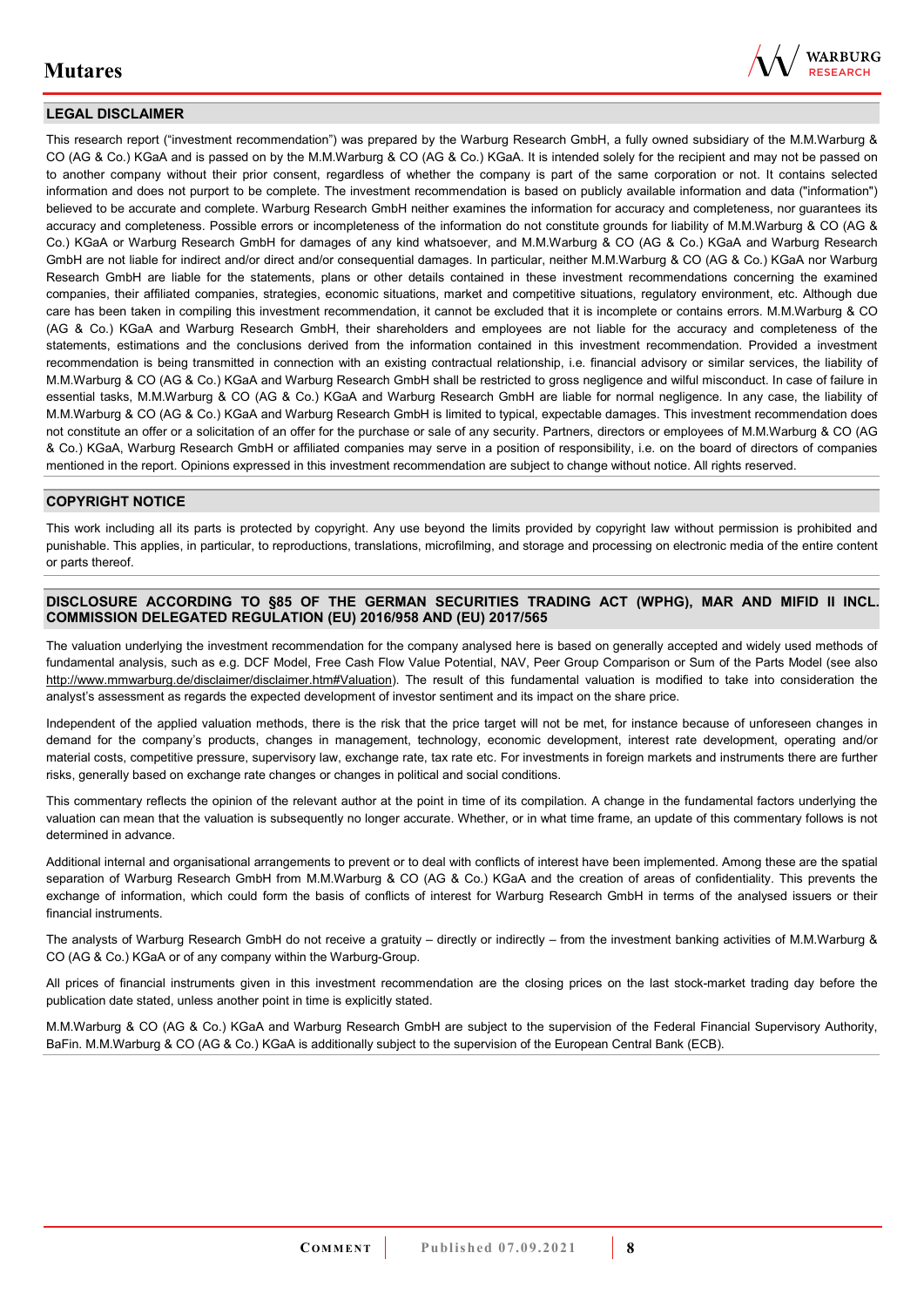

### **SOURCES**

All **data and consensus estimates** have been obtained from FactSet except where stated otherwise.

The **Warburg ESG Risk Score** is based on information © 2020 MSCI ESG Research LLC. Reproduced by permission. Although Warburg Research's information providers, including without limitation, MSCI ESG Research LLC and its affiliates (the "ESG Parties"), obtain information (the "Information") from sources they consider reliable, none of the ESG Parties warrants or guarantees the originality, accuracy and/or completeness, of any data herein and expressly disclaim all express or implied warranties, including those of merchantability and fitness for a particular purpose. The Information may only be used for your internal use, may not be reproduced or redisseminated in any form and may not be used as a basis for, or a component, of any financial instruments or products indices. Further, none of the Information can in and of itself be used to determine which securities to buy or sell or when to buy or sell them. None of the ESG Parties shall have any liability for any errors or omissions in connection with any data herein, or any liability for any direct, indirect, special, punitive, consequential or any other damage (including lost profits) even if notified of the possibility.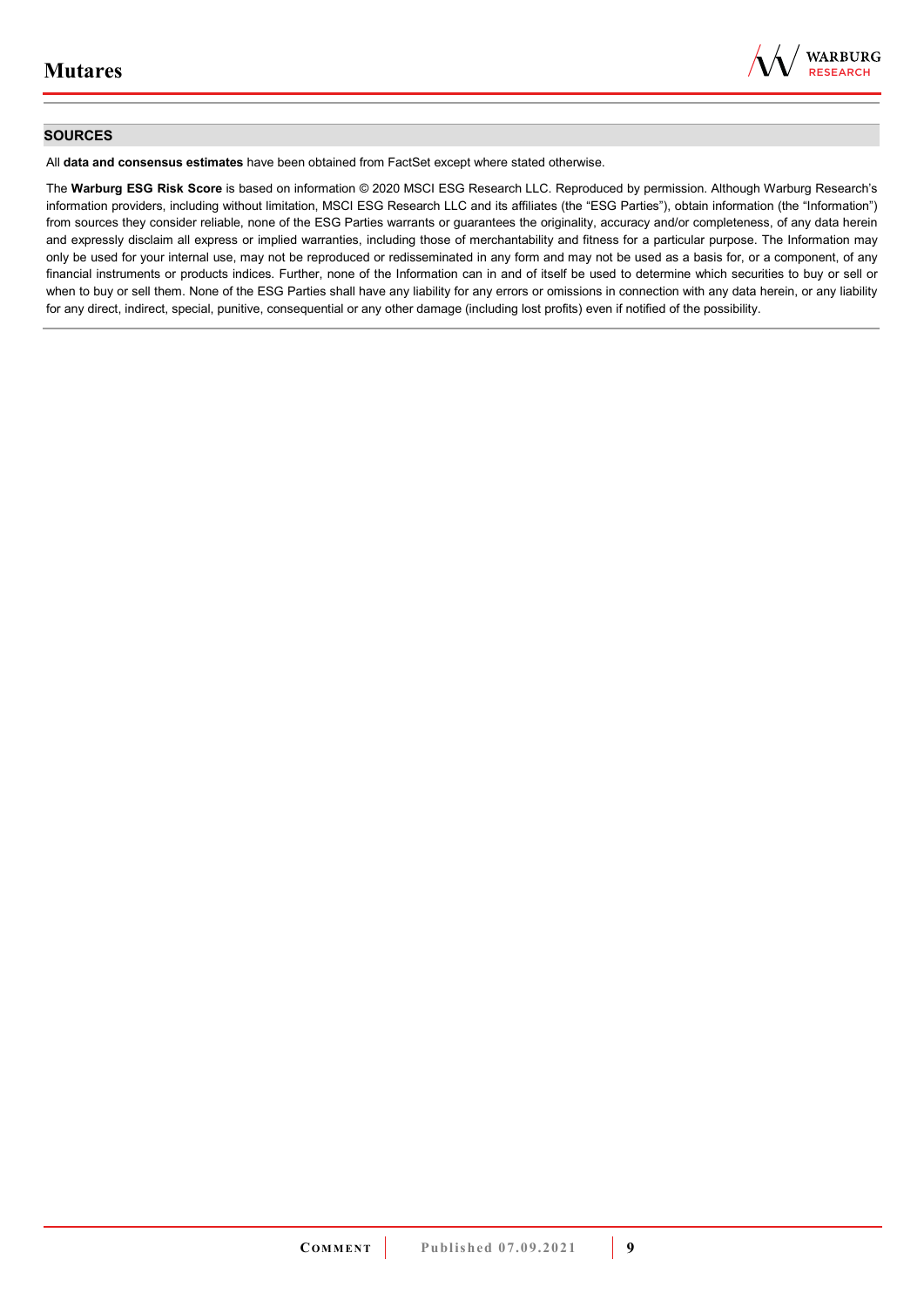

#### **Additional information for clients in the United States**

1. This research report (the "Report") is a product of Warburg Research GmbH, Germany, a fully owned subsidiary of M.M.Warburg & CO (AG & Co.)

KGaA, Germany (in the following collectively "Warburg"). Warburg is the employer of the research analyst(s), who have prepared the Report. The research analyst(s) reside outside the United States and are not associated persons of any U.S. regulated broker-dealer and therefore are not subject to the supervision of any U.S. regulated broker-dealer.

2. The Report is provided in the United States for distribution solely to "major U.S. institutional investors" under Rule 15a-6 of the U.S. Securities Exchange Act of 1934 by CIC.

3. CIC (Crédit Industriel et Commercial) and M.M. Warburg & CO have concluded a Research Distribution Agreement that gives CIC Market Solutions exclusive distribution in France, the US and Canada of the Warburg Research GmbH research product.

4. The research reports are distributed in the United States of America by CIC ("CIC") pursuant to a SEC Rule 15a-6 agreement with CIC Market Solutions Inc ("CICI"), a U.S. registered broker-dealer and a related company of CIC, and are distributed solely to persons who qualify as "Major U.S. Institutional Investors" as defined in SEC Rule 15a-6 under the Securities Exchange Act of 1934.

5. Any person who is not a Major U.S. Institutional Investor must not rely on this communication. The delivery of this research report to any person in the United States of America is not a recommendation to effect any transactions in the securities discussed herein, or an endorsement of any opinion expressed herein.

#### **Reference in accordance with section 85 of the German Securities Trading Act (WpHG) and Art. 20 MAR regarding possible conflicts of interest with companies analysed:**

- **-1-** Warburg Research, or an affiliated company, or an employee of one of these companies responsible for the compilation of the research, hold a **share of more than 5%** of the equity capital of the analysed company.
- **-2-**  Warburg Research, or an affiliated company, within the last twelve months participated in the **management of a consortium** for an issue in the course of a public offering of such financial instruments, which are, or the issuer of which is, the subject of the investment recommendation.
- **-3-** Companies affiliated with Warburg Research **manage financial instruments**, which are, or the issuers of which are, subject of the investment recommendation, in a market based on the provision of buy or sell contracts.

MMWB, Warburg Research, or an affiliated company, reached an agreement with the issuer to provide **investment banking and/or investment services** and the relevant agreement was in force in the last 12 months or there arose for this period, based on the relevant

- **-4**  agreement, the obligation to provide or to receive a service or compensation - provided that this disclosure does not result in the disclosure of confidential business information.
- **-5-** The company compiling the analysis or an affiliated company had reached an **agreement on the compilation of the investment recommendation** with the analysed company.
- **-6a-** Warburg Research, or an affiliated company, holds a **net long position of more than 0.5%** of the total issued share capital of the analysed company.
- **-6b-** Warburg Research, or an affiliated company, holds a **net short position of more than 0.5%** of the total issued share capital of the analysed company.
- **-6c-** The issuer holds shares of more than 5% of the total issued capital of Warburg Research or an affiliated company.
- **-7-** The company preparing the analysis as well as its affiliated companies and employees have **other important interests** in relation to the analysed company, such as, for example, the exercising of mandates at analysed companies.

| Company        | <b>Disclosure</b> | Link to the historical price targets and rating changes (last 12 months) |
|----------------|-------------------|--------------------------------------------------------------------------|
| <b>Mutares</b> | 5                 | http://www.mmwarburg.com/disclaimer/disclaimer_en/DE000A2NB650.htm       |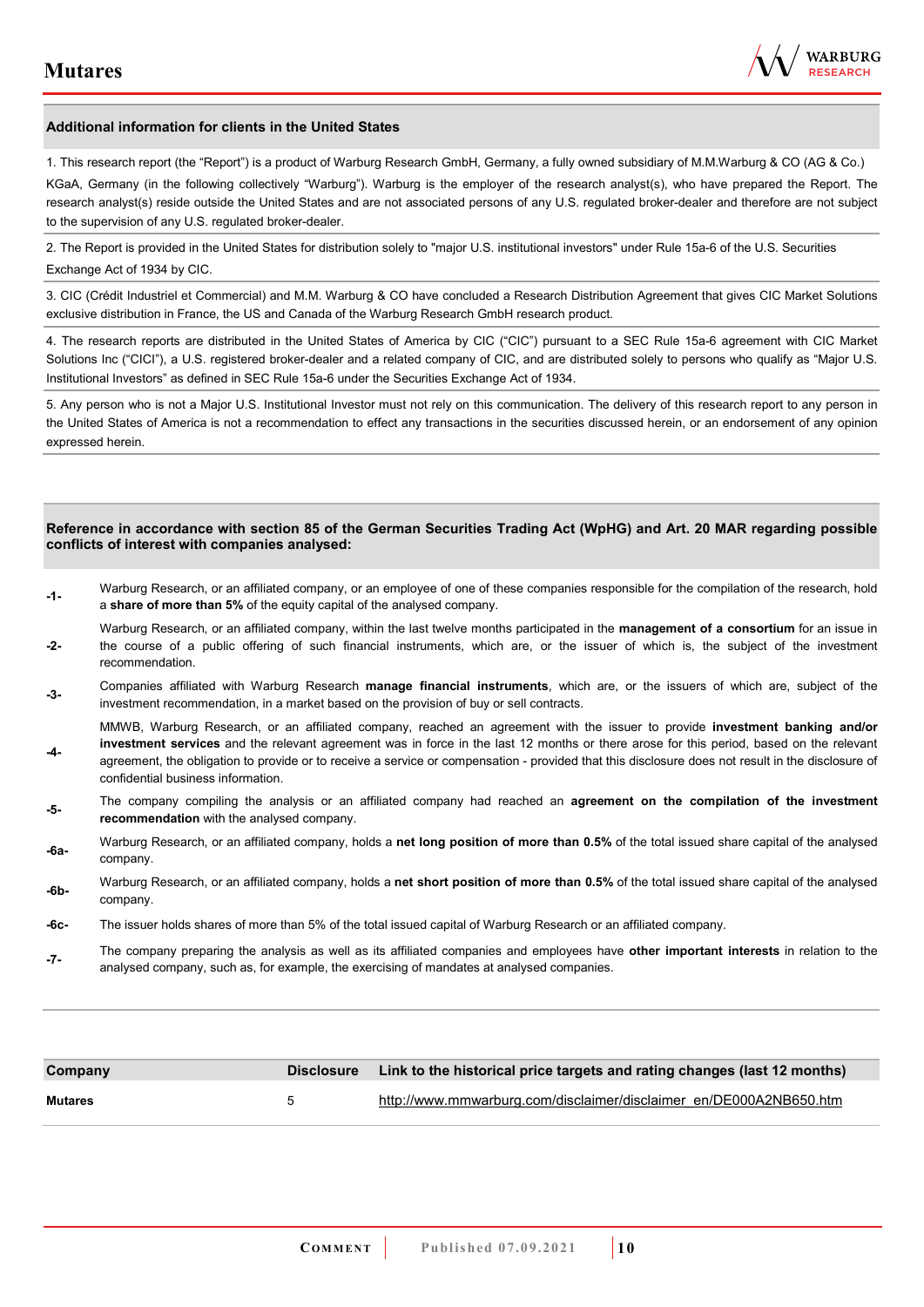

### **INVESTMENT RECOMMENDATION**

Investment recommendation: expected direction of the share price development of the financial instrument up to the given price target in the opinion of the analyst who covers this financial instrument.

| -B-           | Buy:                     | The price of the analysed financial instrument is expected to rise over the next 12 months.                  |  |
|---------------|--------------------------|--------------------------------------------------------------------------------------------------------------|--|
| -H-           | Hold:                    | The price of the analysed financial instrument is expected to remain mostly flat over the next 12<br>months. |  |
| -S-           | Sell:                    | The price of the analysed financial instrument is expected to fall over the next 12 months.                  |  |
| $\frac{1}{2}$ | <b>Rating suspended:</b> | The available information currently does not permit an evaluation of the company.                            |  |

### **WARBURG RESEARCH GMBH – ANALYSED RESEARCH UNIVERSE BY RATING**

| Rating           | <b>Number of stocks</b> | % of Universe |
|------------------|-------------------------|---------------|
| Buy              | 145                     | 68            |
| Hold             | 61                      | 29            |
| Sell             | 6                       | 3             |
| Rating suspended | 2                       | 1             |
| <b>Total</b>     | 214                     | 100           |

### **WARBURG RESEARCH GMBH – ANALYSED RESEARCH UNIVERSE BY RATING …**

**… taking into account only those companies which were provided with major investment services in the last twelve months.** 

| Rating           | <b>Number of stocks</b> | % of Universe  |
|------------------|-------------------------|----------------|
| Buy              | 42                      | 76             |
| Hold             | 11                      | 20             |
| Sell             | 0                       | $\mathbf 0$    |
| Rating suspended | 2                       | $\overline{4}$ |
| <b>Total</b>     | 55                      | 100            |

#### **PRICE AND RATING HISTORY MUTARES AS OF 07.09.2021**



Markings in the chart show rating changes by Warburg Research GmbH in the last 12 months. Every marking details the date and closing price on the day of the rating change.